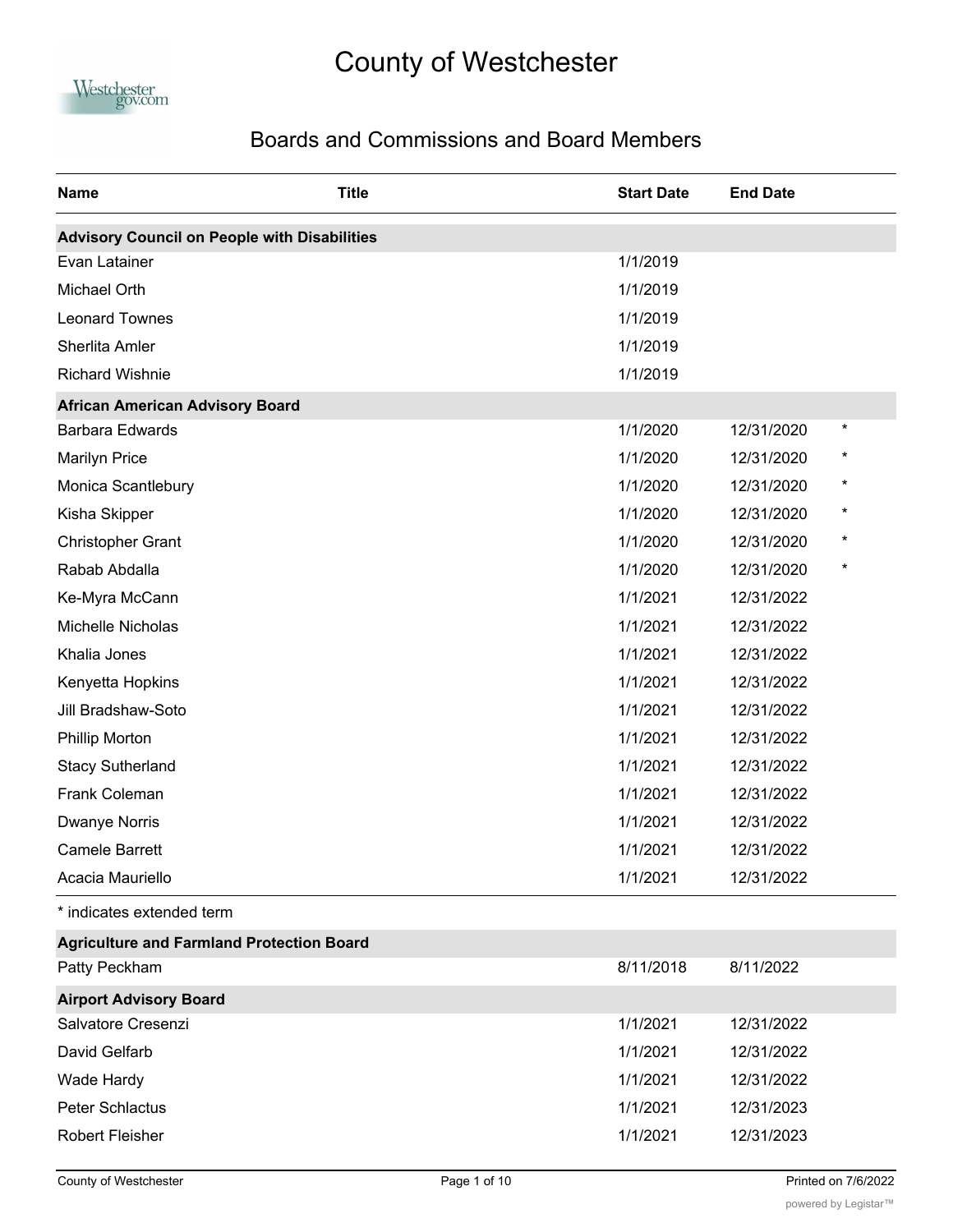| <b>Name</b>                              | <b>Title</b> | <b>Start Date</b> | <b>End Date</b>        |
|------------------------------------------|--------------|-------------------|------------------------|
| Nancy Barr                               |              | 1/1/2021          | 12/31/2023             |
| Norma Drummond                           |              | 1/1/2021          | 12/31/2023             |
| Hugh Greechan                            |              | 1/1/2021          | 12/31/2023             |
| <b>Arab American Advisory Board</b>      |              |                   |                        |
| Hussein Elzoghby                         |              | 1/1/2021          | 12/31/2022             |
| Ali Chettih                              |              | 1/1/2021          | 12/31/2022             |
| <b>Asian American Advisory Board</b>     |              |                   |                        |
| <b>Vincent Young</b>                     |              | 1/1/2020          | $^\star$<br>12/31/2020 |
| Asma Naeem                               |              | 1/1/2021          | 12/31/2022             |
| David Imamura                            |              | 1/1/2021          | 12/31/2022             |
| Lillian Wu                               |              | 1/1/2021          | 12/31/2022             |
| <b>Howard Shih</b>                       |              | 1/1/2021          | 12/31/2022             |
| William Kaung                            |              | 1/1/2021          | 12/31/2022             |
| * indicates extended term                |              |                   |                        |
| <b>Board of Acquisition and Contract</b> |              |                   |                        |
| George Latimer                           | Mr.          | 3/1/2021          | 12/31/2025             |
| Catherine Borgia                         | Ms.          | 1/1/2022          | 12/31/2023             |
| Lawrence C. Soule                        | Mr.          | 1/1/2021          | 12/31/2025             |
| <b>Board of Ethics</b>                   |              |                   |                        |
| Dennis Kremer                            |              | 1/1/2021          | 12/31/2023             |
| <b>Walter Matystik</b>                   |              | 1/1/2020          | 12/31/2022             |
| <b>Stuart Cotton</b>                     |              | 1/1/2021          | 12/31/2023             |
| <b>Brett Summers</b>                     |              | 1/1/2021          | 12/31/2023             |
| <b>Kitley Covill</b>                     |              | 1/1/2021          | 12/31/2023             |
| Jerold Ruderman                          |              | 1/1/2021          | 12/31/2023             |
| Michael Ciaramella                       |              | 2/3/2022          |                        |
| <b>Board of Health</b>                   |              |                   |                        |
| Cynthia Chazotte, MD                     |              | 7/27/2018         | 12/31/2024             |
| Robert Baker, MD                         |              | 1/1/2018          | 12/31/2024             |
| <b>Edward Brancati</b>                   |              | 1/1/2018          | 12/31/2023             |
| <b>William Davis</b>                     |              | 1/1/2018          | 12/31/2023             |
| Peter Liebert, MD                        |              | 1/1/2018          | 12/31/2024             |
| Anthony Maddalena                        |              | 1/1/2018          | 12/31/2024             |
| Mary Ellen McGurty                       |              | 1/1/2018          | 12/31/2024             |
| <b>Ruth Merkatz</b>                      |              | 1/1/2019          | 12/31/2025             |
| Melinda Abrams                           |              | 1/1/2019          | 12/31/2025             |
| Jamie Sirkin                             |              | 1/1/2019          | 12/31/2023             |
| Douglas Aspros                           |              | 3/15/1986         | 12/31/2025             |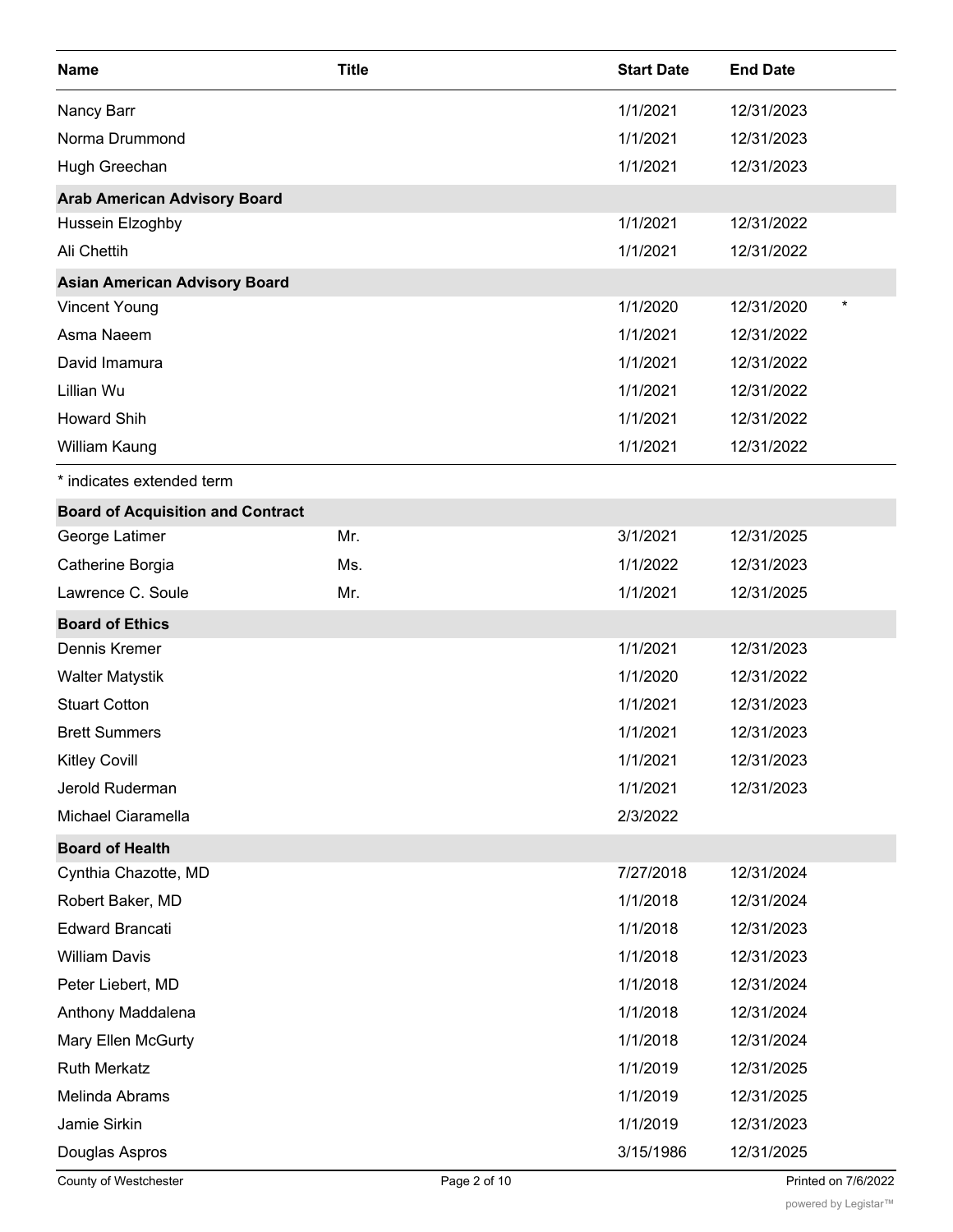| <b>Name</b>                                 | <b>Title</b> | <b>Start Date</b> | <b>End Date</b> |
|---------------------------------------------|--------------|-------------------|-----------------|
| Jewel Williams Johnson                      |              | 6/8/2022          |                 |
| <b>Board of Plumbing Examiners</b>          |              |                   |                 |
| Josephine O'Grady                           |              | 1/1/2021          | 12/31/2023      |
| Jai Punoose                                 |              | 1/1/2021          | 12/31/2025      |
| John Griffin                                |              | 1/1/2019          | 12/31/2024      |
| <b>Bill Williams</b>                        |              | 1/1/2019          | 12/31/2022      |
| Vincent Giordano                            |              | 1/1/2019          | 12/31/2023      |
| Joseph Pesco                                |              | 1/1/2020          | 12/31/2025      |
| Scott Weaver                                |              | 1/1/2021          | 12/31/2023      |
| John Royce                                  |              | 11/16/2021        |                 |
| <b>Citizen's Consumer Advisory Council</b>  |              |                   |                 |
| Eileen O'Connor                             |              | 7/27/2019         | 12/31/2022      |
| John DiCicco                                |              | 10/18/2021        | 12/31/2022      |
| <b>Climate Smart Communities Task Force</b> |              |                   |                 |
| Jason Baker                                 |              | 1/1/2020          | 12/31/2022      |
| Ellen Weininger                             |              | 1/1/2020          | 12/31/2022      |
| Lisa Copeland                               |              | 1/1/2020          | 12/31/2022      |
| Ashley Welde                                |              | 1/1/2021          | 12/31/2023      |
| Kenneth W. Jenkins                          |              | 1/1/2021          |                 |
| Joan McDonald                               |              | 1/1/2021          |                 |
| Hugh Greechan                               |              | 1/1/2021          |                 |
| Vincent Kopicki                             |              | 1/1/2021          |                 |
| Kathleen O'Connor                           |              | 1/1/2021          |                 |
| Norma Drummond                              |              | 1/1/2021          |                 |
| Nancy Barr                                  |              | 1/1/2021          |                 |
| Peter McCartt                               |              | 1/1/2021          |                 |
| <b>Community Services Board</b>             |              |                   |                 |
| <b>Barbara Masur</b>                        |              | 1/1/2019          | 12/31/2022      |
| Ellen Morehouse                             |              | 1/1/2019          | 12/31/2023      |
| Kerry Whelan-Megley                         |              | 1/1/2019          | 12/31/2022      |
| <b>Grant Mitchell</b>                       |              | 1/1/2019          | 12/31/2022      |
| Valsa Madhava                               |              | 1/1/2019          | 12/31/2023      |
| <b>Ashley Brody</b>                         |              | 1/1/2019          | 12/31/2023      |
| <b>Correction Advisory Board</b>            |              |                   |                 |
| <b>Victor Clark</b>                         |              | 1/1/2020          | 12/31/2022      |
| Ada Medina                                  |              | 1/1/2020          | 12/31/2022      |
| <b>Rhea Mallettt</b>                        |              | 1/1/2021          | 12/31/2023      |
| Joseph Spano                                |              | 1/1/2020          |                 |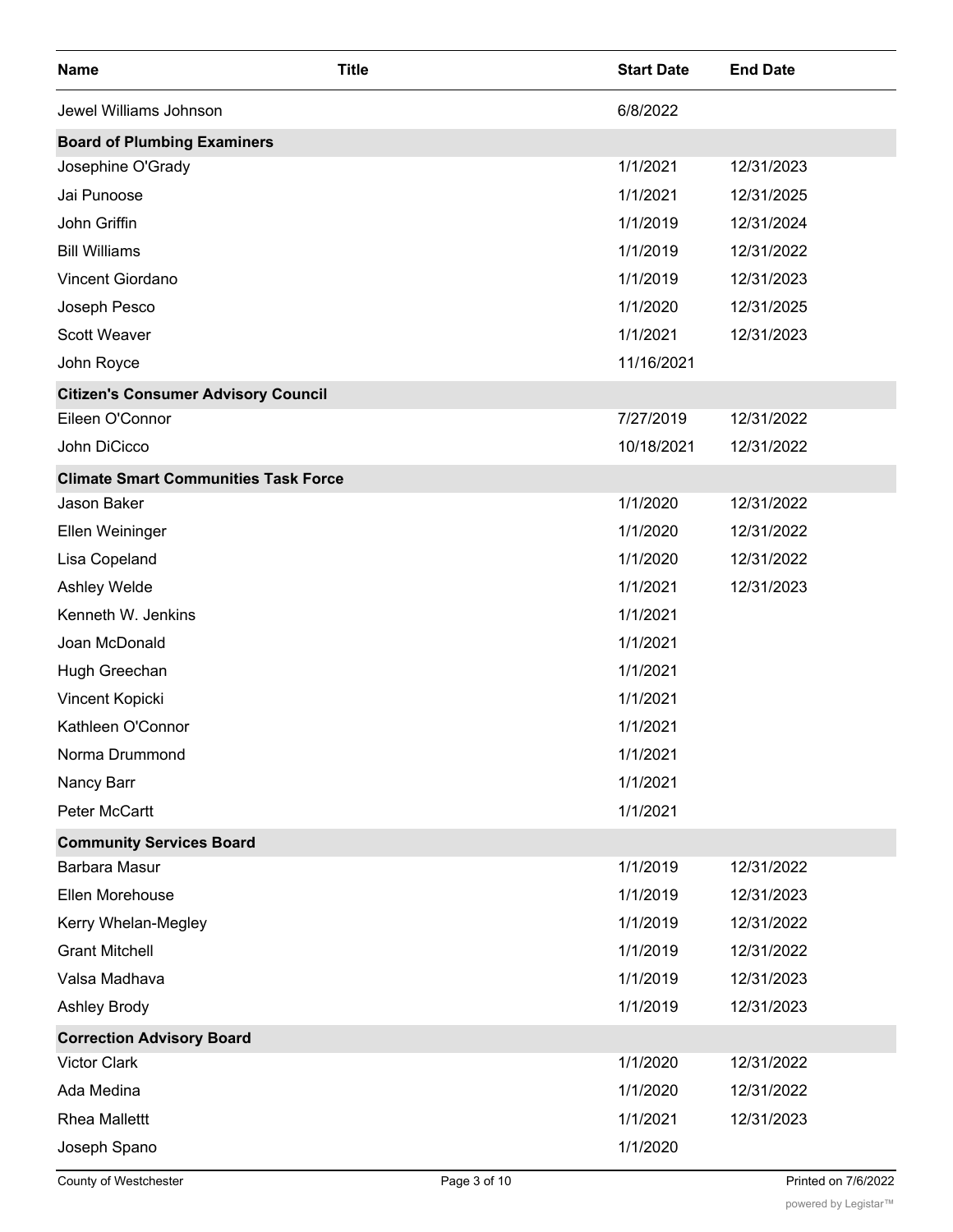| <b>Name</b>                            | <b>Title</b> | <b>Start Date</b> | <b>End Date</b> |
|----------------------------------------|--------------|-------------------|-----------------|
| Christopher Johnson                    |              | 1/1/2020          |                 |
| <b>Council for Seniors</b>             |              |                   |                 |
| Abby Connett                           | Chair        | 5/16/2022         | 12/31/2023      |
| Darryl Lindholm                        | Ms.          | 5/16/2022         | 12/31/2023      |
| Paul Schwarz                           | Mr.          | 5/16/2022         | 12/31/2023      |
| Lynn Haar Reichgott                    | Ms.          | 5/16/2022         | 12/31/2023      |
| Ann Gallelli                           | Ms.          | 5/16/2022         | 12/31/2023      |
| Bea Brown                              | Ms.          | 5/16/2022         | 12/31/2023      |
| <b>Edward Doty</b>                     | Mr.          | 5/16/2022         | 12/31/2023      |
| <b>Muriel Fuller</b>                   | Ms.          | 5/16/2022         | 12/31/2023      |
| Rosemary Uzzo                          | Ms.          | 5/16/2022         | 12/31/2023      |
| Ammir Rabadi                           | Mr.          | 5/16/2022         | 12/31/2023      |
| <b>Edith Charles</b>                   | Ms.          | 5/23/2022         | 12/31/2023      |
| Lola Hunter                            | Ms.          | 5/23/2022         | 12/31/2023      |
| Theresa McNair                         | Ms.          | 6/30/2022         | 12/31/2022      |
| <b>Criminal Justice Advisory Board</b> |              |                   |                 |
| <b>Michael Minard</b>                  |              | 7/27/2021         | 12/31/2022      |
| Sorraya Sampson                        |              | 7/27/2021         |                 |
| Carole Amaranth                        |              | 7/27/2021         |                 |
| Nancy Maglioca                         |              | 7/27/2021         |                 |
| Christie Mcevoy-Derrico                |              | 7/27/2021         |                 |
| <b>Barry Warhit</b>                    |              | 7/27/2021         |                 |
| Ronald Tocci                           |              | 7/27/2021         |                 |
| Clare Degnan                           |              | 7/27/2021         |                 |
| Tajae Gaynor                           |              | 7/27/2021         |                 |
| James Bostic                           |              | 7/27/2021         |                 |
| Robin Nichinsky                        |              | 7/27/2021         |                 |
| Joseph Eggito                          |              | 7/27/2021         |                 |
| Mark Maffuci                           |              | 7/27/2021         |                 |
| Kathy Kaufman                          |              | 7/27/2021         |                 |
| George Latimer                         |              | 7/27/2021         |                 |
| Mimi Rocah                             |              | 7/27/2021         |                 |
| Joseph Spano                           |              | 7/27/2021         |                 |
| Rocco Pozzi                            |              | 7/27/2021         |                 |
| Aleksandar Milovanovic                 |              | 7/27/2021         |                 |
| Michael Orth                           |              | 7/27/2021         |                 |
| <b>Thomas Gleason</b>                  |              | 7/27/2021         |                 |
| DaMia Harris-Madden                    |              | 7/27/2021         |                 |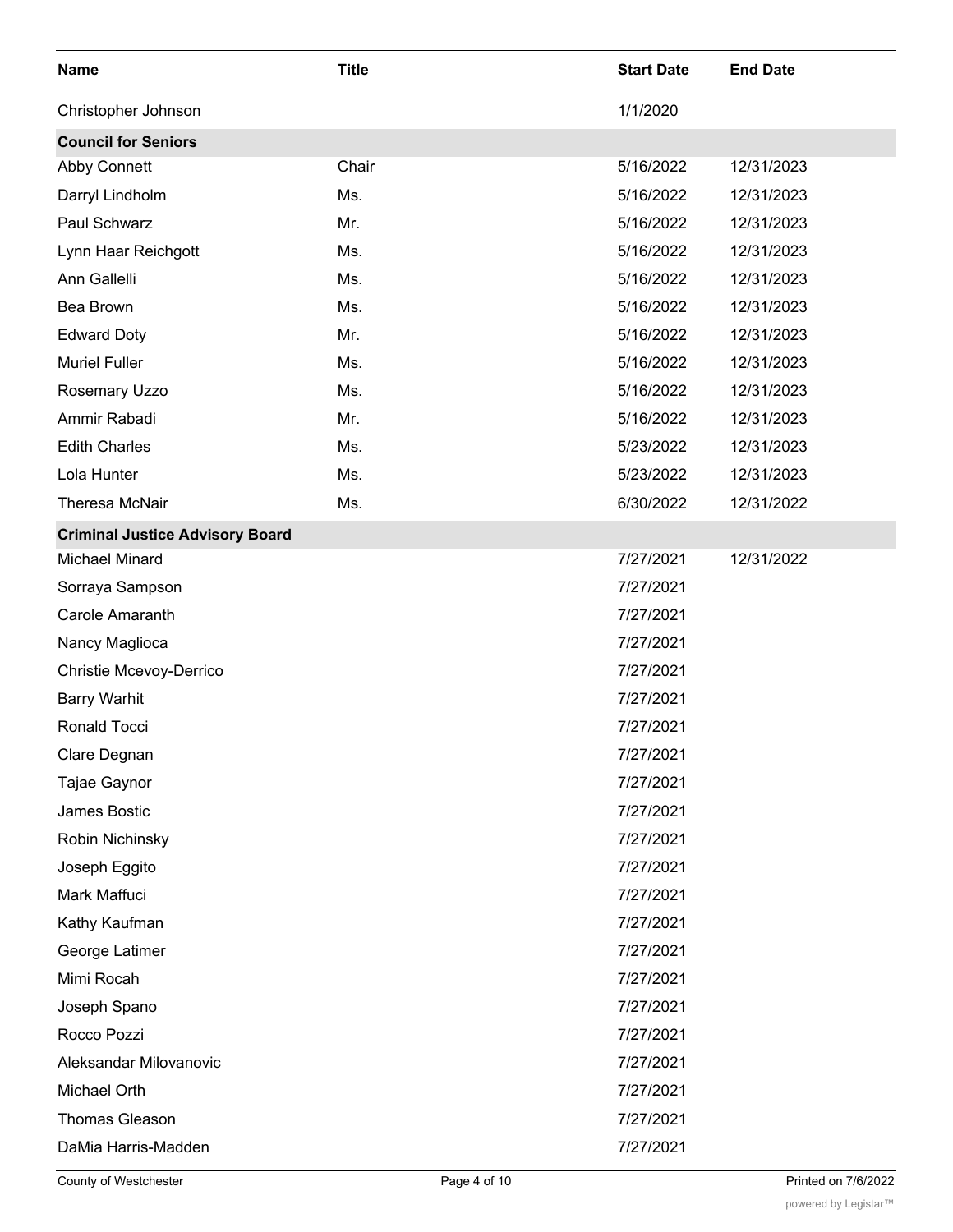| <b>Name</b>                             | <b>Title</b>           | <b>Start Date</b> | <b>End Date</b> |
|-----------------------------------------|------------------------|-------------------|-----------------|
| <b>Colin Smith</b>                      |                        | 7/27/2021         |                 |
| Margaret Cunzio                         |                        | 7/27/2021         |                 |
| John Nonna                              |                        | 7/27/2021         |                 |
| Lawrence C. Soule                       |                        | 7/27/2021         |                 |
| <b>Deferred Compensation Board</b>      |                        |                   |                 |
| Justin Adin                             |                        | 1/1/2021          | 12/31/2023      |
| George Latimer                          |                        | 1/1/2021          | 12/31/2022      |
| Helen May                               | Commissioner           | 1/1/2022          | 12/31/2022      |
| John Nonna                              |                        | 1/1/2021          | 12/31/2022      |
| Neil Pellone                            |                        | 3/21/2022         | 12/31/2025      |
| Lawrence C. Soule                       | <b>Budget Director</b> | 1/1/2021          | 12/31/2022      |
| Karin Hablow                            | Commissioner           | 6/13/2022         | 12/31/2022      |
| Sani Williams                           |                        | 3/21/2022         | 12/31/2025      |
| <b>Domestic Violence Council</b>        |                        |                   |                 |
| Glenda Bryan                            |                        | 7/27/2021         | 12/31/2022      |
| Mimi Rocah                              |                        | 7/27/2021         | 12/31/2022      |
| Licia Sandberg                          |                        | 7/27/2021         | 12/31/2023      |
| Ida Serrano                             |                        | 7/27/2021         | 12/31/2023      |
| Marissa Sullivan                        |                        | 7/27/2021         | 12/31/2023      |
| Robin Schlaff                           |                        | 7/27/2021         | 12/31/2022      |
| <b>Kelly Kerr</b>                       |                        | 7/27/2021         | 12/31/2022      |
| Yvonne Borkowski                        |                        | 11/23/2021        |                 |
| <b>Electrical Licensing Board</b>       |                        |                   |                 |
| Steven Ecklond                          |                        | 1/1/2020          | 12/31/2024      |
| Garry Lynch                             |                        | 1/1/2020          | 12/31/2023      |
| Tom Capurso                             |                        | 1/1/2020          | 12/31/2022      |
| <b>Emergency Medical Services Board</b> |                        |                   |                 |
| Joseph Barca                            |                        | 1/1/2021          | 12/31/2022      |
| Al Kim                                  |                        | 1/1/2021          | 12/31/2022      |
| James O'Connor                          |                        | 1/1/2021          | 12/31/2022      |
| <b>Jill Swanson</b>                     |                        | 1/1/2021          | 12/31/2022      |
| <b>Guy Peifer</b>                       |                        | 1/1/2021          | 12/31/2023      |
| <b>Anthony Sutton</b>                   |                        | 1/1/2021          | 12/31/2023      |
| Jeffrey Meade                           |                        | 1/1/2021          | 12/31/2023      |
| David Raizen                            |                        | 1/1/2021          | 12/31/2022      |
| Michael Volk                            |                        | 1/1/2021          | 12/31/2023      |
| <b>Richard Wishnie</b>                  |                        | 1/1/2021          | 12/31/2023      |
| Susan Spear                             |                        | 1/1/2021          | 12/31/2023      |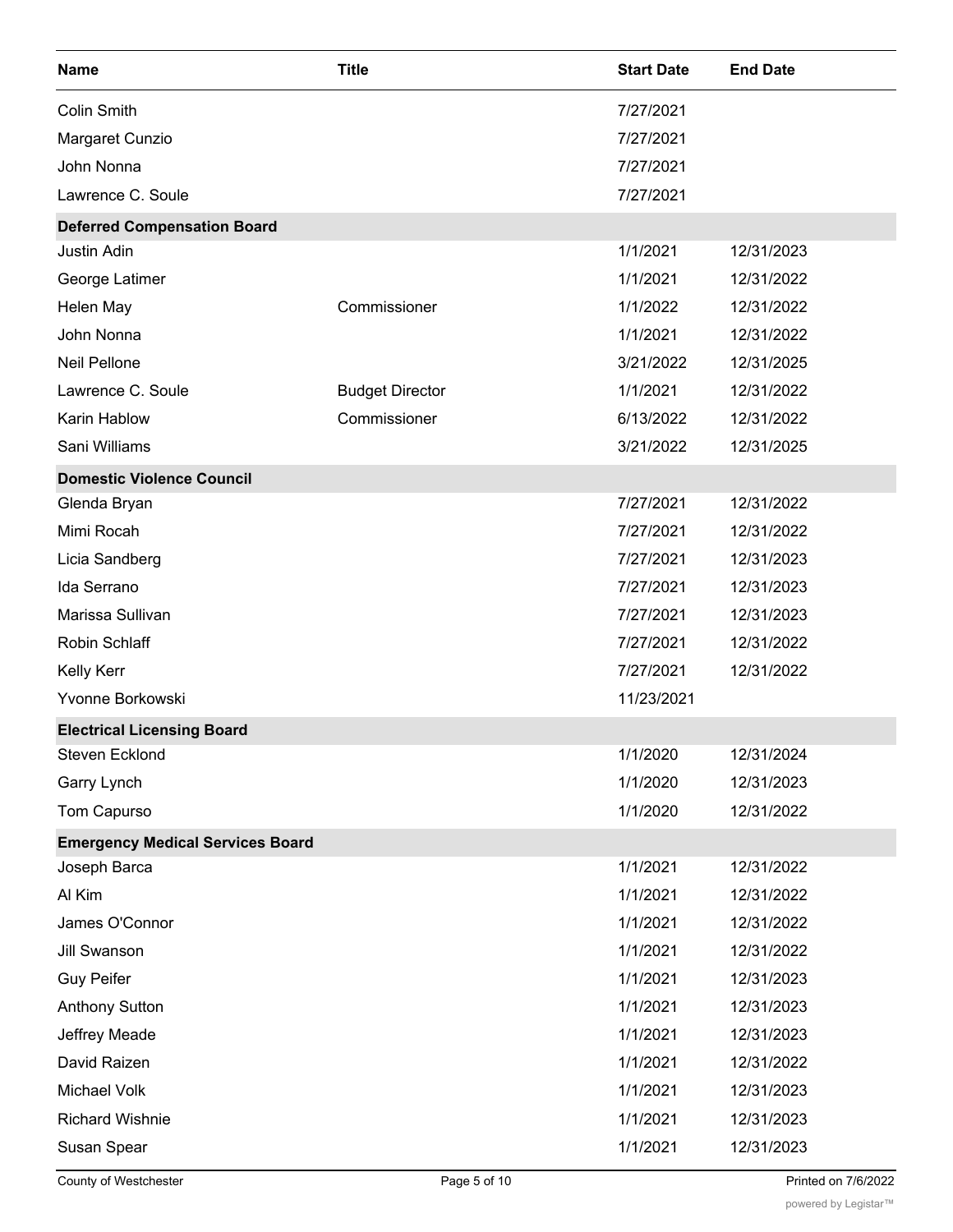| <b>Name</b>                                                      | <b>Title</b> | <b>Start Date</b> | <b>End Date</b> |
|------------------------------------------------------------------|--------------|-------------------|-----------------|
| <b>Fair Housing Board</b>                                        |              |                   |                 |
| <b>Andre Early</b>                                               |              | 1/1/2021          | 12/31/2023      |
| Judge Selwyn Walters                                             |              | 1/1/2021          | 12/31/2022      |
| <b>Eddie Mae Barnes</b>                                          |              | 1/1/2021          | 12/31/2022      |
| Harry Singh                                                      |              | 1/25/2022         |                 |
| <b>Fire Advisory Board</b>                                       |              |                   |                 |
| John Caparelli                                                   |              | 1/1/2021          | 12/31/2022      |
| P.J. Goldfeder                                                   |              | 1/1/2021          | 12/31/2023      |
| <b>Richard Wishnie</b>                                           |              | 1/1/2021          | 12/31/2023      |
| Susan Spear                                                      |              | 1/1/2021          | 12/31/2023      |
| <b>William Dingee</b>                                            |              | 1/1/2021          | 12/31/2023      |
| <b>Hispanic Advisory Board</b>                                   |              |                   |                 |
| Sergio Serrato                                                   |              | 1/1/2020          | 12/31/2022      |
| Luis Muniz                                                       |              | 1/1/2020          | 12/31/2022      |
| Theo Oshiro                                                      |              | 1/1/2020          | 12/31/2022      |
| <b>Historic Preservation Advisory Committee</b>                  |              |                   |                 |
| Sandra Huber                                                     |              | 1/1/2019          | 12/31/2023      |
| <b>Bruce McDonald</b>                                            |              | 1/1/2018          | 12/31/2023      |
| Susan Morison                                                    |              | 1/1/2019          | 12/31/2024      |
| Sussane Pandich                                                  |              | 1/1/2019          | 12/31/2024      |
| Anne Stillman                                                    |              | 1/1/2019          | 12/31/2024      |
| <b>Russel Watsky</b>                                             |              | 1/1/2018          | 12/31/2023      |
| Peter Borducci                                                   |              | 1/1/2019          | 12/31/2024      |
| <b>Housing Opportunity Commission</b>                            |              |                   |                 |
| Peter Rusell                                                     |              | 1/1/2021          | 12/31/2023      |
| Cecilia Alcantara                                                |              | 1/1/2021          | 12/31/2022      |
| <b>Human Rights Commissions</b>                                  |              |                   |                 |
| Doris Dalton                                                     |              | 1/1/2021          | 12/31/2023      |
| Eddie Mae Barnes                                                 |              | 1/1/2020          | 12/31/2022      |
| David Immamura                                                   |              | 1/1/2020          | 12/31/2022      |
| Judge Selwyn Walters                                             |              | 1/1/2020          | 12/31/2022      |
| <b>Andre Early</b>                                               |              | 1/1/2021          | 12/31/2023      |
| Tom Watson                                                       |              | 1/1/2020          | 12/31/2022      |
| Stephen Pogue                                                    |              | 1/1/2020          | 12/31/2022      |
| <b>Independent Office of Assigned Counsel Board of Directors</b> |              |                   |                 |
| Barbara Finkelstein                                              |              | 3/1/2022          | 2/28/2023       |
| <b>Matthew Montana</b>                                           |              | 3/1/2022          | 2/28/2023       |
| Joy Joseph                                                       |              | 3/1/2022          | 2/28/2023       |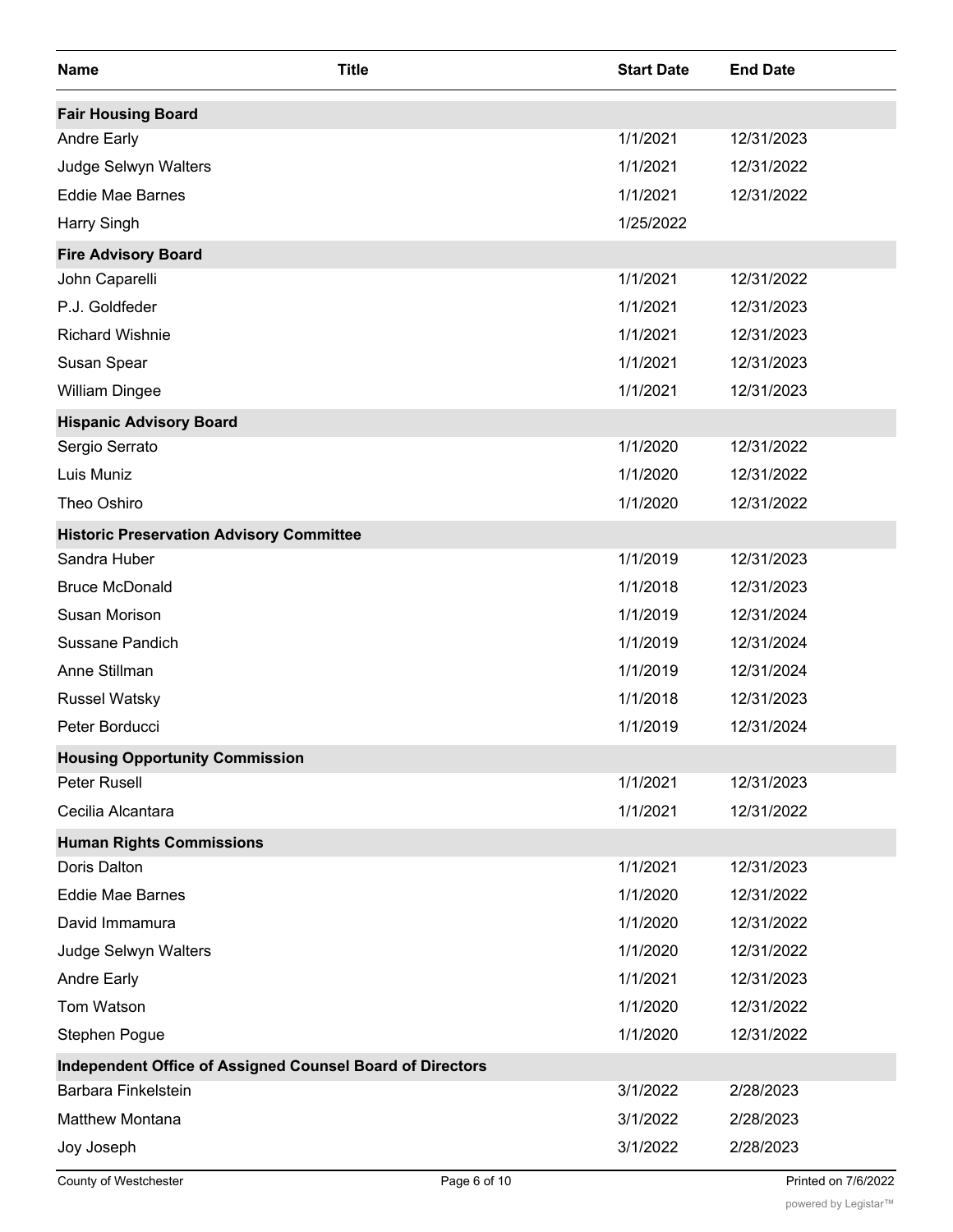| <b>Name</b>                          | <b>Title</b> | <b>Start Date</b> | <b>End Date</b> |
|--------------------------------------|--------------|-------------------|-----------------|
| Alexandra Bisesi                     |              | 3/1/2022          | 2/29/2024       |
| <b>Wendy Weathers</b>                |              | 3/1/2022          | 2/29/2024       |
| Barbara Zambelli                     |              | 3/1/2022          | 2/28/2025       |
| Ronald Abad                          |              | 3/1/2022          | 2/28/2024       |
| Tajae Gaynor                         |              | 3/1/2022          | 2/28/2023       |
| Michelle Schauer                     |              | 3/1/2022          | 2/28/2025       |
| Anne Minihan                         |              | 6/10/2022         | 2/28/2025       |
| <b>Industrial Development Agency</b> |              |                   |                 |
| Aleida Frederico                     |              | 1/1/2021          |                 |
| <b>Wiley Harrison</b>                |              | 1/1/2021          |                 |
| Anthony Justic                       |              | 1/1/2021          |                 |
| Stephen Jones                        |              | 1/1/2021          |                 |
| Joan McDonald                        |              | 1/1/2021          |                 |
| Amy Allen                            |              | 1/1/2021          |                 |
| Richard McSpedon                     |              | 1/1/2021          |                 |
| Labs & Research Board of Managers    |              |                   |                 |
| Renee Howell                         |              | 1/1/2021          | 12/31/2025      |
| Lori Morton                          |              | 1/1/2021          | 12/31/2025      |
| Margaret Bradbury                    |              | 1/1/2019          | 12/31/2023      |
| <b>Robert Lerner</b>                 |              | 1/1/2019          | 12/31/2023      |
| Sherlita Amler                       |              | 1/1/2019          |                 |
| Robert Baker, MD                     |              | 1/1/2019          |                 |
| <b>LGBTQ Advisory Board</b>          |              |                   |                 |
| <b>Christopher Mitchell</b>          |              | 1/1/2019          | 12/31/2022      |
| Rabbi Ben Goldberg                   |              | 1/1/2019          | 12/31/2022      |
| AnaLynn DiMarco                      |              | 1/1/2019          | 12/31/2022      |
| Robyn Schlesinger                    |              | 1/1/2020          | 12/31/2023      |
| James Young                          |              | 1/1/2020          | 12/31/2023      |
| Sam Gomez-Despain                    |              | 1/1/2020          | 12/31/2023      |
| Chris Oldi                           |              | 1/1/2021          | 12/31/2024      |
| Rachel Simon                         |              | 1/1/2021          | 12/31/2024      |
| Nicholas Calabro                     |              | 1/1/2021          | 12/31/2024      |
| Michael Sabatino                     |              | 1/1/2021          | 12/31/2024      |
| Jim Stenerson                        |              | 1/1/2021          | 12/31/2024      |
| Joann Prinzivalli                    |              | 1/1/2021          | 12/31/2024      |
| Tejash Sanchala                      |              | 1/1/2021          |                 |
| Catherine Borgia                     |              | 1/1/2021          |                 |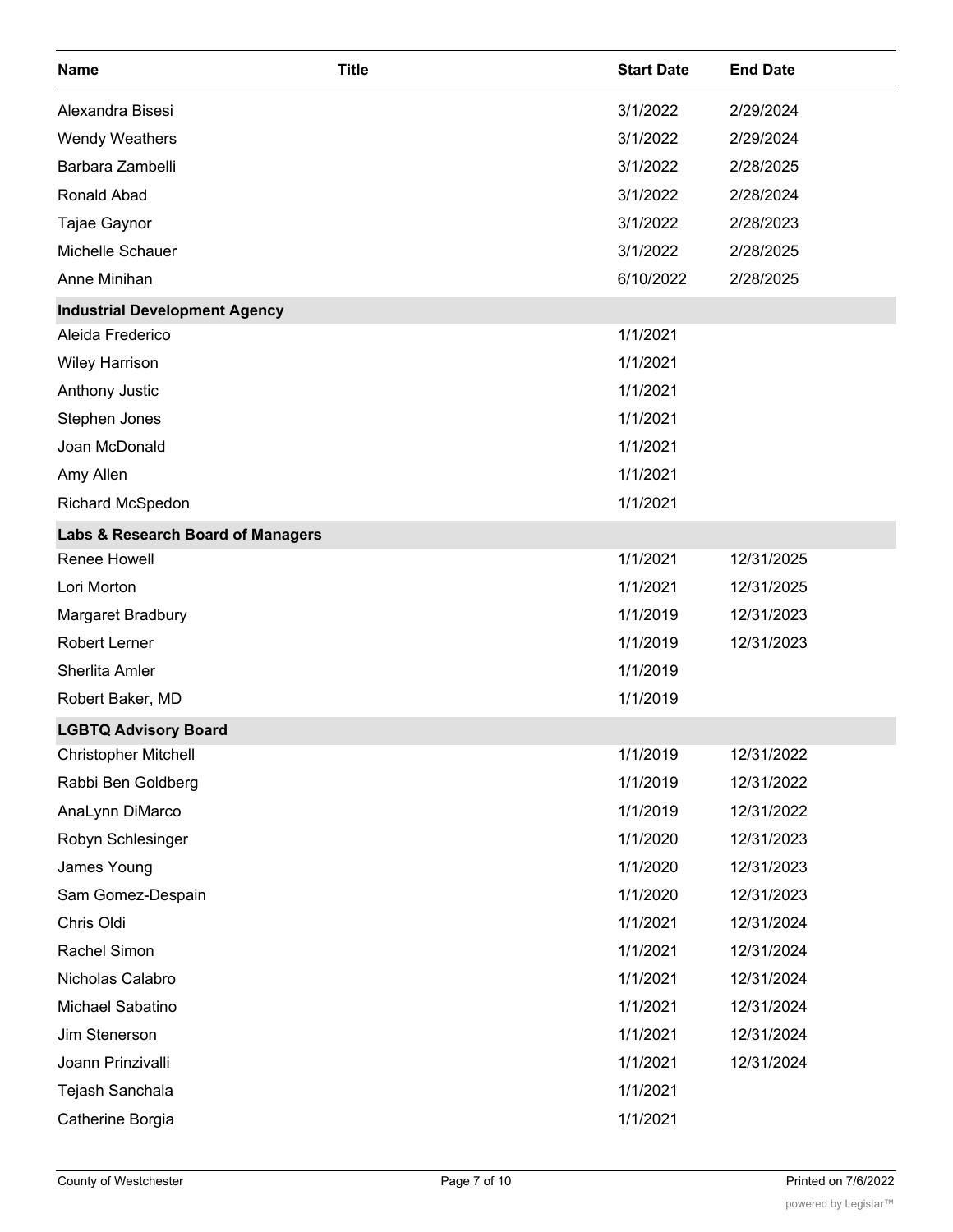| <b>Name</b>                               | <b>Title</b> | <b>Start Date</b> | <b>End Date</b> |          |
|-------------------------------------------|--------------|-------------------|-----------------|----------|
| <b>Local Development Corporation</b>      |              |                   |                 |          |
| <b>Julius Walls</b>                       |              | 1/1/2021          |                 |          |
| Gerald McGrath                            |              | 1/1/2021          |                 |          |
| William Mooney                            |              | 1/1/2021          |                 |          |
| Joan McDonald                             |              | 1/1/2021          |                 |          |
| Judith Watson                             |              | 1/1/2021          |                 |          |
| Robert Puff                               |              | 1/1/2021          |                 |          |
| Richard McSpedon                          |              | 1/1/2021          |                 |          |
| Parks, Recreation, and Conservation Board |              |                   |                 |          |
| J.Henry Neale Jr.                         | Chair        | 7/23/2021         | 12/31/2023      |          |
| Pamela Dubitsky                           |              | 7/23/2021         | 12/31/2023      |          |
| Sobeida Cruz                              |              | 7/23/2021         | 12/31/2023      |          |
| Charlene Indelicato                       |              | 7/23/2021         | 12/31/2024      |          |
| <b>Martin Kamarck</b>                     |              | 7/23/2021         | 12/31/2024      |          |
| Debra Clay                                |              | 7/23/2021         | 12/31/2024      |          |
| Joel Seligman                             |              | 7/23/2021         | 12/31/2022      |          |
| Martin Rogowsky                           |              | 7/23/2021         | 12/31/2022      |          |
| Norma Drummond                            |              | 7/23/2021         |                 |          |
| Hugh Greechan                             |              | 7/23/2021         |                 |          |
| David Tubiolo                             |              | 2/4/2022          | 12/31/2023      |          |
| <b>Vishnu Patel</b>                       |              | 5/12/2022         | 12/31/2025      |          |
| <b>Planning Board</b>                     |              |                   |                 |          |
| Ximena Francella                          |              | 1/1/2021          | 12/31/2022      |          |
| Daniel Finger                             |              | 1/1/2020          | 12/31/2022      |          |
| Hugh Greechan                             |              | 1/1/2021          |                 |          |
| Kathleen O'Connor                         |              | 1/1/2021          |                 |          |
| Vincent Kopicki                           |              | 1/1/2021          |                 |          |
| <b>Richard Hyman</b>                      |              | 6/16/2022         | 12/31/2023      |          |
| Robert Baron                              |              | 6/16/2022         | 12/31/2023      |          |
| Holly Hasbrouck                           |              | 6/16/2022         | 12/31/2023      |          |
| James Arndt                               |              | 6/16/2022         | 12/31/2023      |          |
| <b>Dwight Douglas</b>                     |              | 6/16/2022         | 12/31/2023      |          |
| Renee Toback                              |              | 6/16/2022         | 12/31/2023      |          |
| <b>Bernard Thombs</b>                     |              | 6/16/2022         |                 |          |
| <b>Police Board</b>                       |              |                   |                 |          |
| Robert Tucker                             |              | 1/1/2018          | 12/31/2020      | $^\star$ |
| Fernando Mateo                            |              | 1/1/2016          | 12/31/2018      |          |
| Joseph Paresi                             |              | 1/1/2015          | 12/31/2017      | $^\star$ |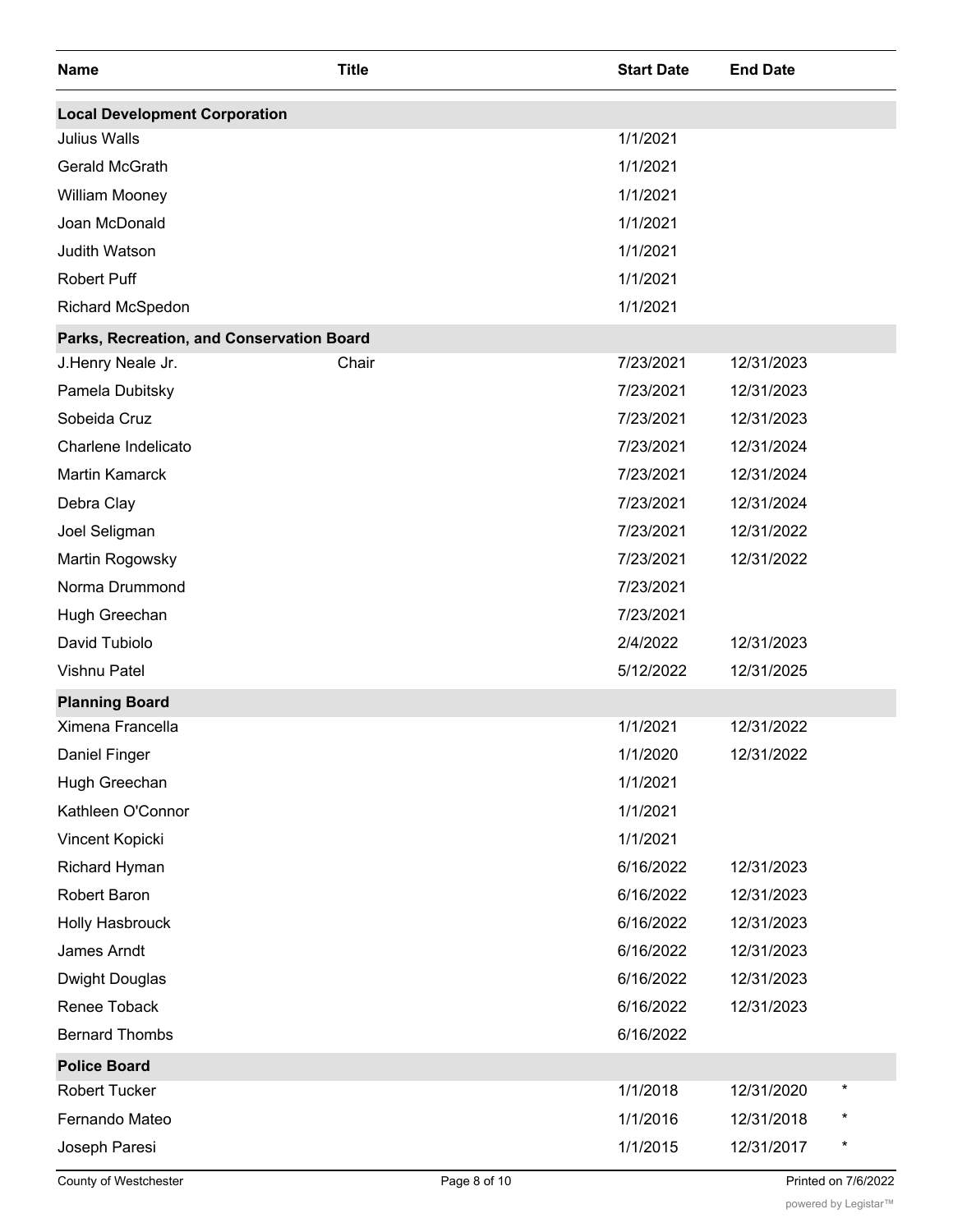| <b>Name</b>                                | <b>Title</b> | <b>Start Date</b> | <b>End Date</b>     |
|--------------------------------------------|--------------|-------------------|---------------------|
| Lori Belfiore                              |              | 1/1/2021          | 12/31/2023          |
| Carola Bracco                              |              | 1/1/2020          | 12/31/2022          |
| * indicates extended term                  |              |                   |                     |
| <b>Probation Advisory Board</b>            |              |                   |                     |
| Fernando Martinez                          | Chair        | 1/1/2020          | 12/31/2022          |
| James Bostic                               |              | 1/1/2021          | 12/31/2023          |
| Rocco Pozzi                                |              | 1/1/2021          |                     |
| Tyrae Woodson-Samuels                      |              | 1/1/2021          |                     |
| <b>Carol Miller</b>                        | Vice Char    | 4/25/2022         | 4/25/2024           |
| <b>Professional Prequalification Board</b> |              |                   |                     |
| Cesare Manfredi                            |              | 1/7/2019          | 12/31/2022          |
| Paul Fraioli                               |              | 7/30/2020         | 12/31/2023          |
| <b>Thomas Rudolph</b>                      |              | 3/12/2021         | 12/31/2024          |
| Morgen Fleisig                             |              | 3/12/2021         | 12/31/2024          |
| <b>Rex Gedney</b>                          |              | 1/18/2019         | 12/31/2022          |
| <b>Soil and Water Conservation Board</b>   |              |                   |                     |
| Mary Hegarty                               |              | 1/1/2020          | 12/31/2022          |
| Jan Blaire                                 |              | 1/1/2020          | 12/31/2022          |
| <b>Solid Waste Commission</b>              |              |                   |                     |
| <b>Thomas French</b>                       |              | 1/1/2020          |                     |
| Kenneth W. Jenkins                         |              | 1/1/2020          |                     |
| James Maisano                              |              | 1/1/2020          |                     |
| Vincent Kopicki                            |              | 1/1/2020          |                     |
| <b>Thomas Gleason</b>                      |              | 1/1/2020          |                     |
| Cesar Vargas                               |              | 3/21/2022         | 4/28/2023           |
| <b>Storm Water Advisory Board</b>          |              |                   |                     |
| Ryan Coyne                                 |              | 1/1/2021          | 12/31/2022          |
| James Caggiano                             |              | 1/1/2021          | 12/31/2022          |
| Paul Summerfield                           |              | 1/1/2021          | 12/31/2022          |
| Chris Bradbury                             |              | 1/1/2021          | 12/31/2022          |
| Thomas McEnerney                           |              | 1/1/2021          | 12/31/2022          |
| <b>Transportation Board</b>                |              |                   |                     |
| Novica Prekpala                            |              | 1/1/2020          | 12/31/2022          |
| Catherine Wynkoop                          |              | 1/1/2020          | 12/31/2022          |
| Hugh Greechan                              |              | 1/1/2020          |                     |
| Norma Drummond                             |              | 1/1/2020          |                     |
| <b>WC Tax Commission</b>                   |              |                   |                     |
| Sadie McKeown                              |              | 1/1/2019          | 12/31/2023          |
| County of Westchester                      | Page 9 of 10 |                   | Printed on 7/6/2022 |